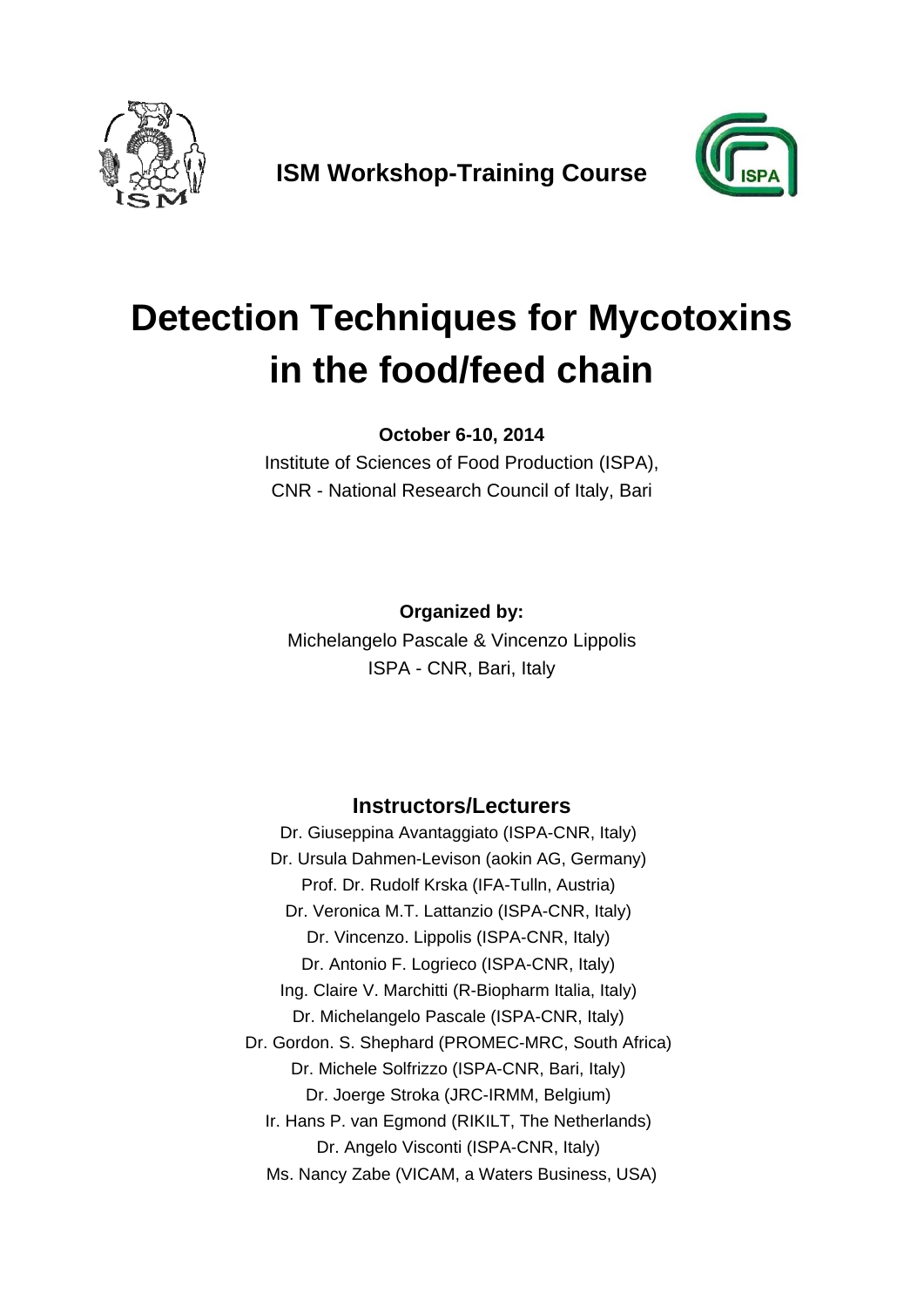## **PROGRAMME**

|       | <b>MONDAY, 6<sup>th</sup> October</b>                                                                                               |
|-------|-------------------------------------------------------------------------------------------------------------------------------------|
| 8:45  | Welcome address - Antonio F. Logrieco                                                                                               |
| 9:00  | Introduction to the course - Michelangelo Pascale                                                                                   |
| 9:15  | Overview of toxigenic fungi and relevant mycotoxins in the food/feed chain - Antonio<br>F. Logrieco                                 |
| 10:00 | Human and animal health effects, risk assessment and mycotoxin legislation - Hans<br>P. van Egmond                                  |
| 10:45 | Prevention strategies and HACCP plans for mycotoxins in food safety - Gordon S.<br>Shephard                                         |
| 11:30 | Coffee break and group photograph                                                                                                   |
| 12:00 | Sampling methods for mycotoxin analysis - Angelo Visconti                                                                           |
| 12:30 | Mycotoxin analysis: an overview of various methodologies - Rudolf Krska                                                             |
| 13:30 | Lunch                                                                                                                               |
| 15:00 | Protocol for deoxynivalenol analysis in wheat by HPLC/UHPLC and /IAC clean up -<br>Michelangelo Pascale                             |
| 15:15 | Laboratory: Deoxynivalenol in wheat:<br>extraction, clean up, HPLC/UHPLC<br>determination - Michelangelo Pascale, Vincenzo Lippolis |
|       | <b>Coffee break</b> (20 min)                                                                                                        |

|       | <b>TUESDAY, 7<sup>th</sup> October</b>                                                                                                                                                 |
|-------|----------------------------------------------------------------------------------------------------------------------------------------------------------------------------------------|
| 9:00  | Performance characteristics and validation of analytical methods for mycotoxins -<br>Joerg Stroka                                                                                      |
| 10:00 | Biomarkers of exposure to mycotoxins and relevant analytical methods - Michele<br>Solfrizzo                                                                                            |
| 10:45 | Coffee break                                                                                                                                                                           |
| 11:15 | Protocol for aflatoxin analysis in almonds by HPLC/IAC clean up - Michele Solfrizzo                                                                                                    |
| 11:30 | <b>Laboratory:</b> Aflatoxins in almonds - sample preparation, extraction, clean up,<br>HPLC/FLD determination - Michele Solfrizzo, Gordon S. Shephard                                 |
| 13:30 | Lunch                                                                                                                                                                                  |
| 15:00 | <b>Laboratory:</b> Aflatoxins in almonds - sample preparation, extraction, clean up,<br>HPLC/FLD determination - Michele Solfrizzo, Gordon S. Shephard<br><b>Coffee break</b> (20 min) |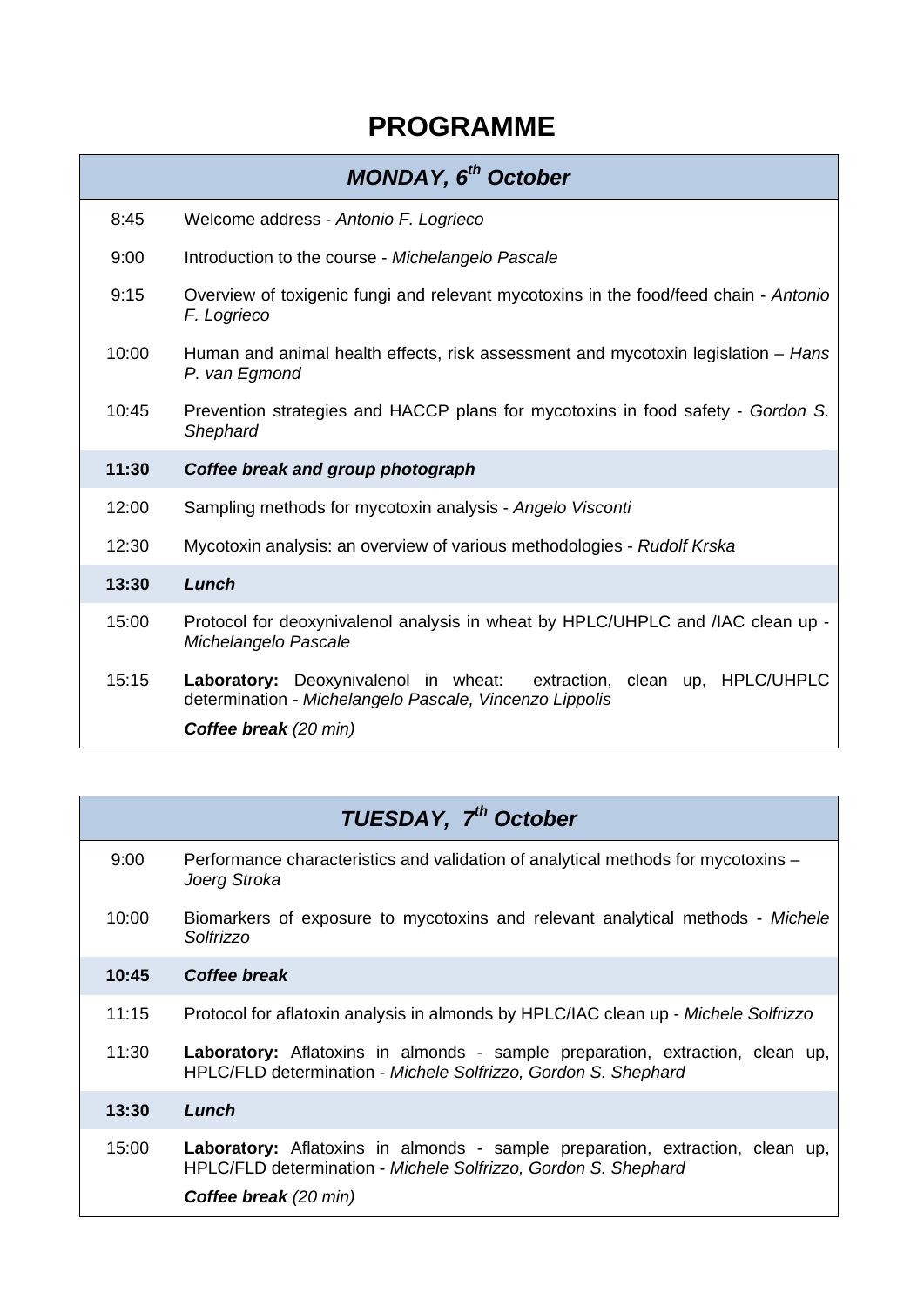|       | <b>WEDNESDAY, 8th October</b>                                                                                                                        |
|-------|------------------------------------------------------------------------------------------------------------------------------------------------------|
| 9:00  | LC-MS/MS for multi-mycotoxin analysis - Veronica M.T. Lattanzio                                                                                      |
| 9:45  | Protocol for multi-mycotoxin analysis by LC-MS/MS - Veronica M.T. Lattanzio                                                                          |
| 10:00 | <b>Laboratory:</b> Multi-mycotoxin analysis in maize - extraction, clean-up, LC-MS/MS<br>determination - Veronica M.T. Lattanzio, Gordon S. Shephard |
|       | Interpretation and integration of HPLC/UHPLC chromatograms of deoxynivalenol<br>analysis - Vincenzo Lippolis, Michelangelo Pascale                   |
|       | <b>Coffee break</b> (20 min)                                                                                                                         |
| 13:30 | Lunch                                                                                                                                                |
| 15:00 | <b>Laboratory:</b> Multi-mycotoxin analysis in maize - extraction, clean-up, LC-MS/MS<br>determination - Veronica M.T. Lattanzio                     |
|       | Interpretation and integration of LC-MS/MS chromatograms of multi-mycotoxin<br>analysis - Veronica M.T. Lattanzio                                    |
|       | <b>Coffee break</b> (20 min)                                                                                                                         |

|       | THURSDAY, 9 <sup>th</sup> October                                                                                                |
|-------|----------------------------------------------------------------------------------------------------------------------------------|
| 9:00  | Mycotoxin decontamination in the food and feed chains - Giuseppina Avantaggiato                                                  |
| 9:45  | Rapid methods for mycotoxin detection - Vincenzo Lippolis                                                                        |
| 10:30 | Coffee break                                                                                                                     |
| 11:00 | Protocol for deoxynivalenol analysis in wheat by kinetic FP assay - Ursula Dahmen-<br>Levison                                    |
| 11:15 | <b>Laboratory:</b> Deoxynivalenol in wheat by kinetic FP assay - Ursula Dahmen-Levison,<br>Vincenzo Lippolis                     |
| 13:30 | Lunch                                                                                                                            |
| 15:00 | Protocol for deoxynivalenol analysis in wheat by fast-ELISA - Claire V. Marchitti                                                |
| 15:15 | Laboratory: Deoxynivalenol in wheat by fast-ELISA - Claire V. Marchitti,<br>Michelangelo Pascale<br><b>Coffee break</b> (20 min) |
| 20:30 | <b>Workshop Dinner</b>                                                                                                           |